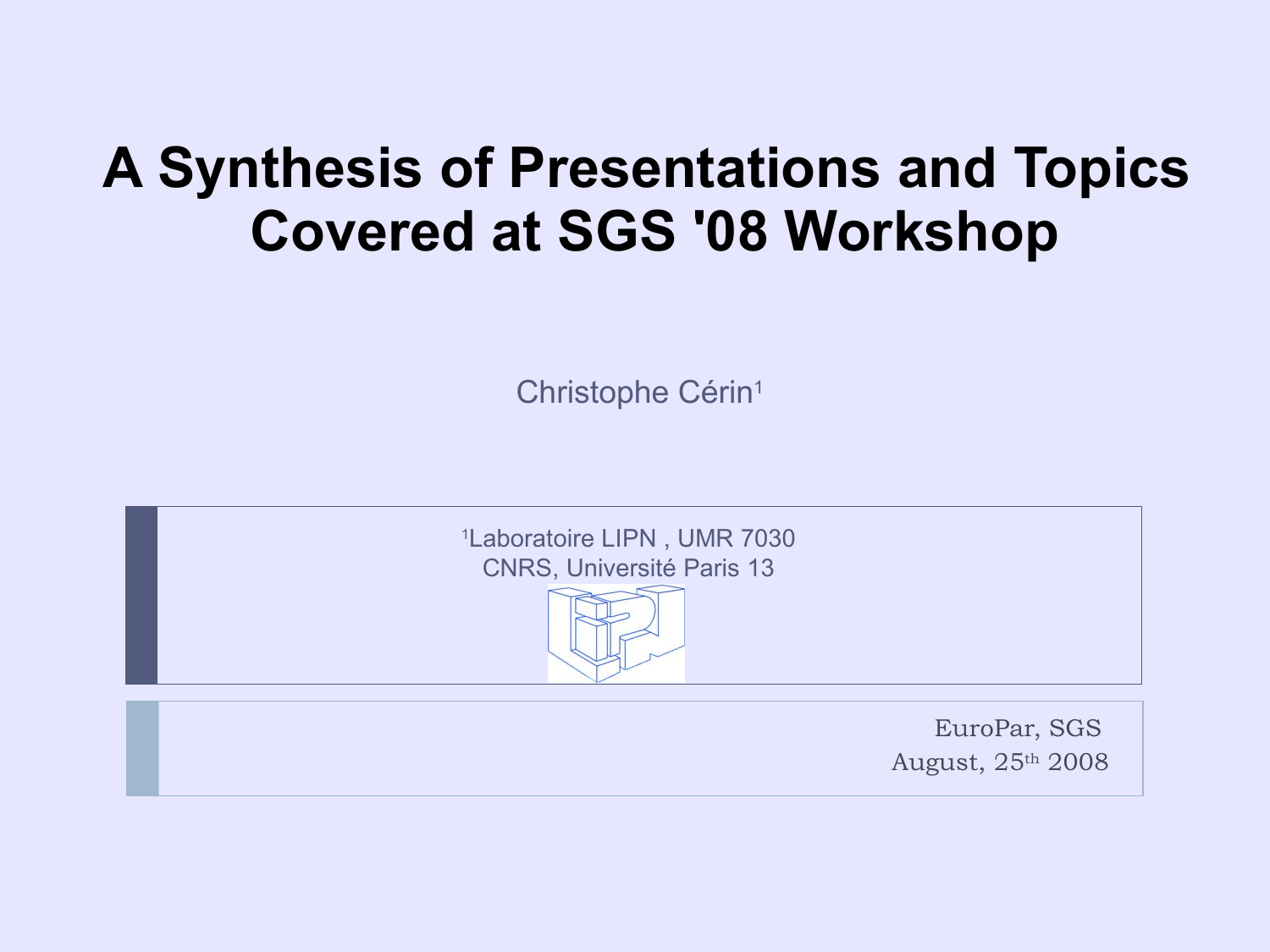# Outlines

### ▶ Why?

- List main topics/problems covered
- Show coherency in the selected papers
- **Find common interest, emerging project(?)**
- Feedback for our publication process (advantage: not a one shot process)

### ▶ Authors TODO

- Add remarks from the reviewers and from our participants into the final version...deadline October 15. Provide 1 file with the final article + 1 file to explain how you have inserted remarks.
- ▶ Conclusion and perspectives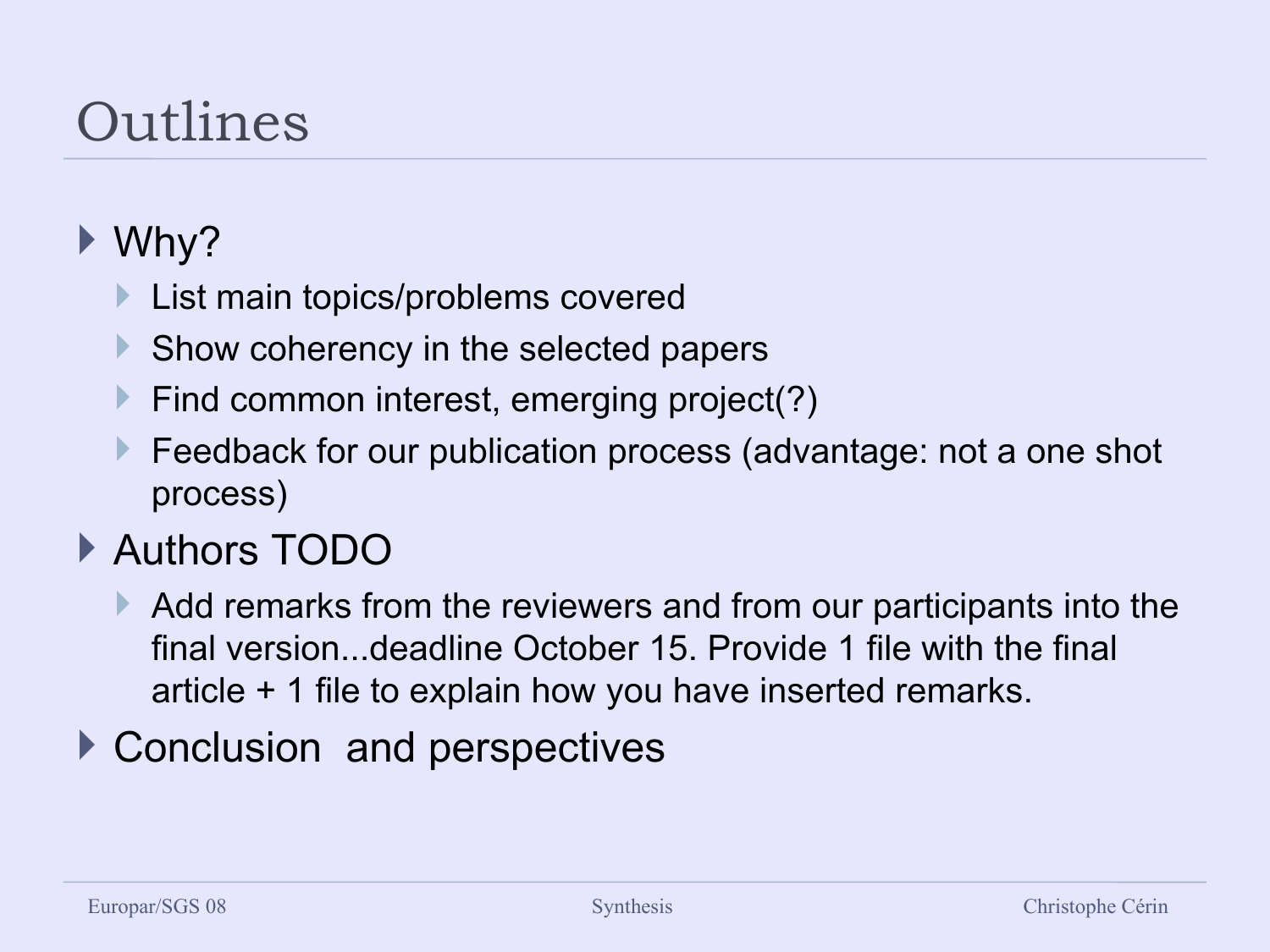# Topics covered during the workshop

- Analysis of Publish/subscribe systems => build an institutional/communauty orchestration tool for DG
- ▶ Meta Brokering solutions => grid services more generic
- ▶ Techniques for secure resources and safe computations
- ▶ API for simulating and predicting =>studying realistic grid heuristics scheduling algorithms
- ▶ Security model Internet Desktop Grid and Service Grids => coupling different grid instances on a secure mode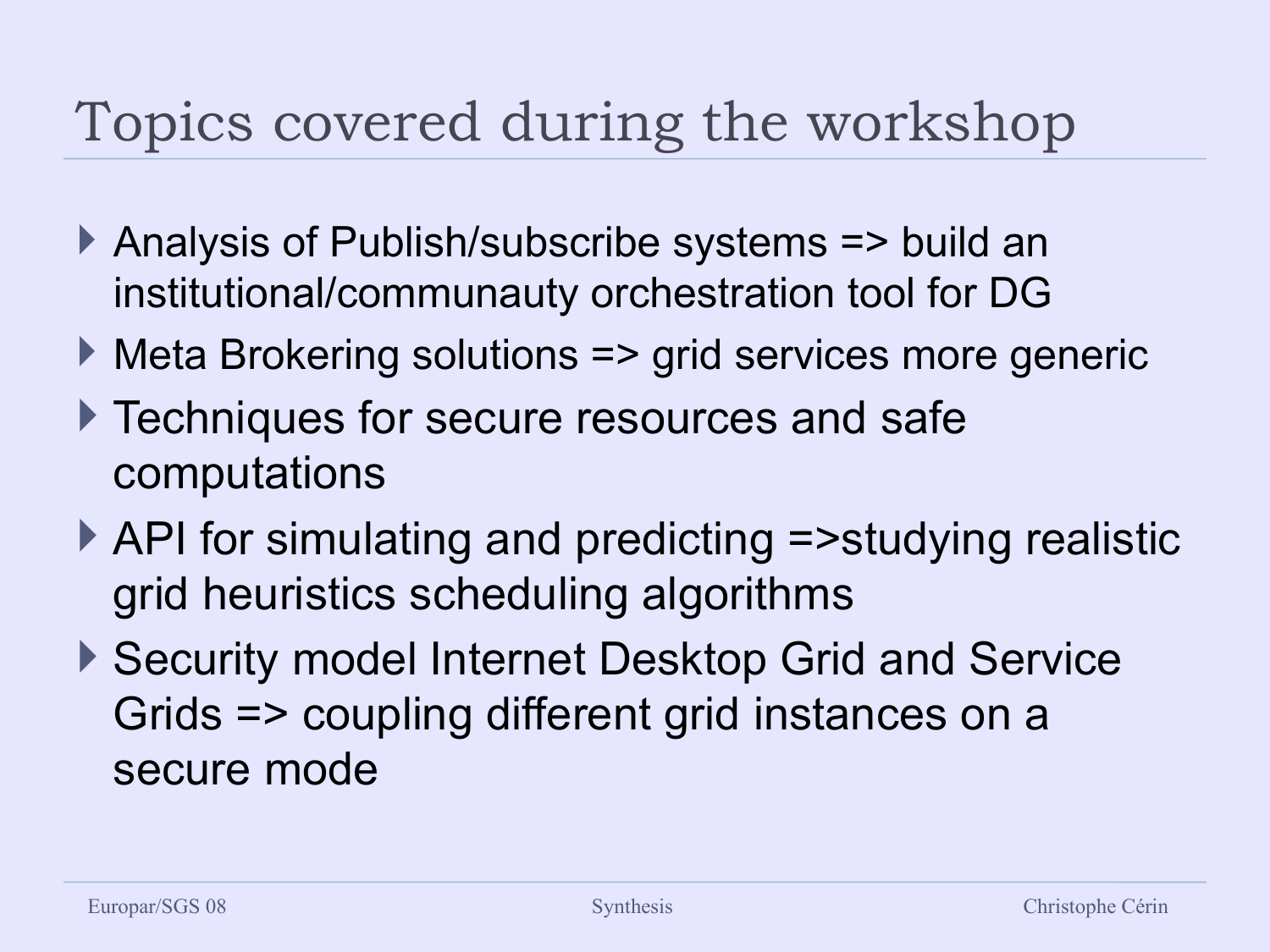# Proposal

How to build a certification service for a DG:

- Scalable
- Decentralized (as much as possible)
- Based on standards for cooperation, description
- Based on proved Alg (certification side)
- Performance
- •Interoperable with others grids flavours with a secure mode (delegating rights...)
- With some part able to be simulated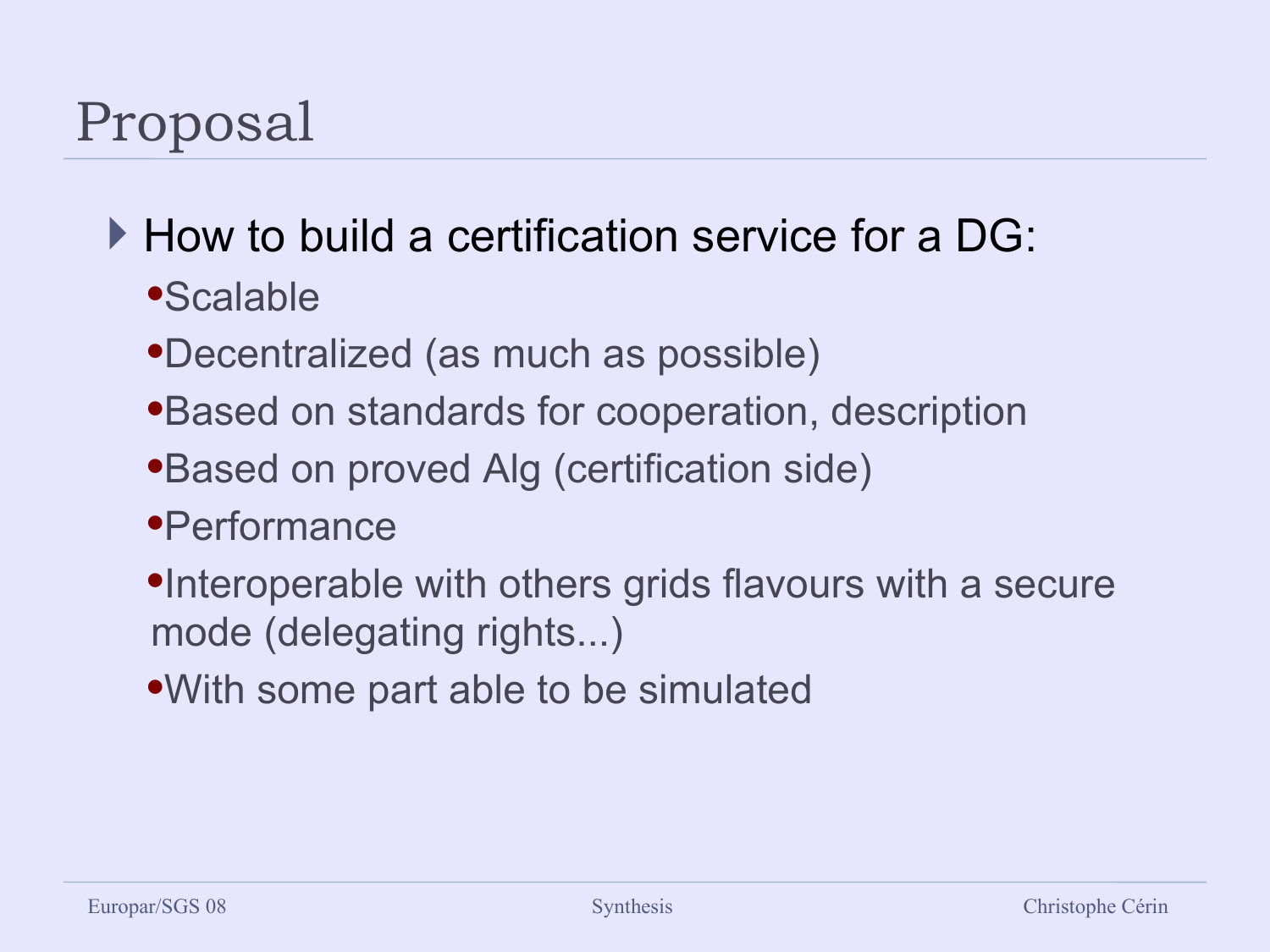# Starting point (candidate)

### BonjourGrid: Basic design (1/3)

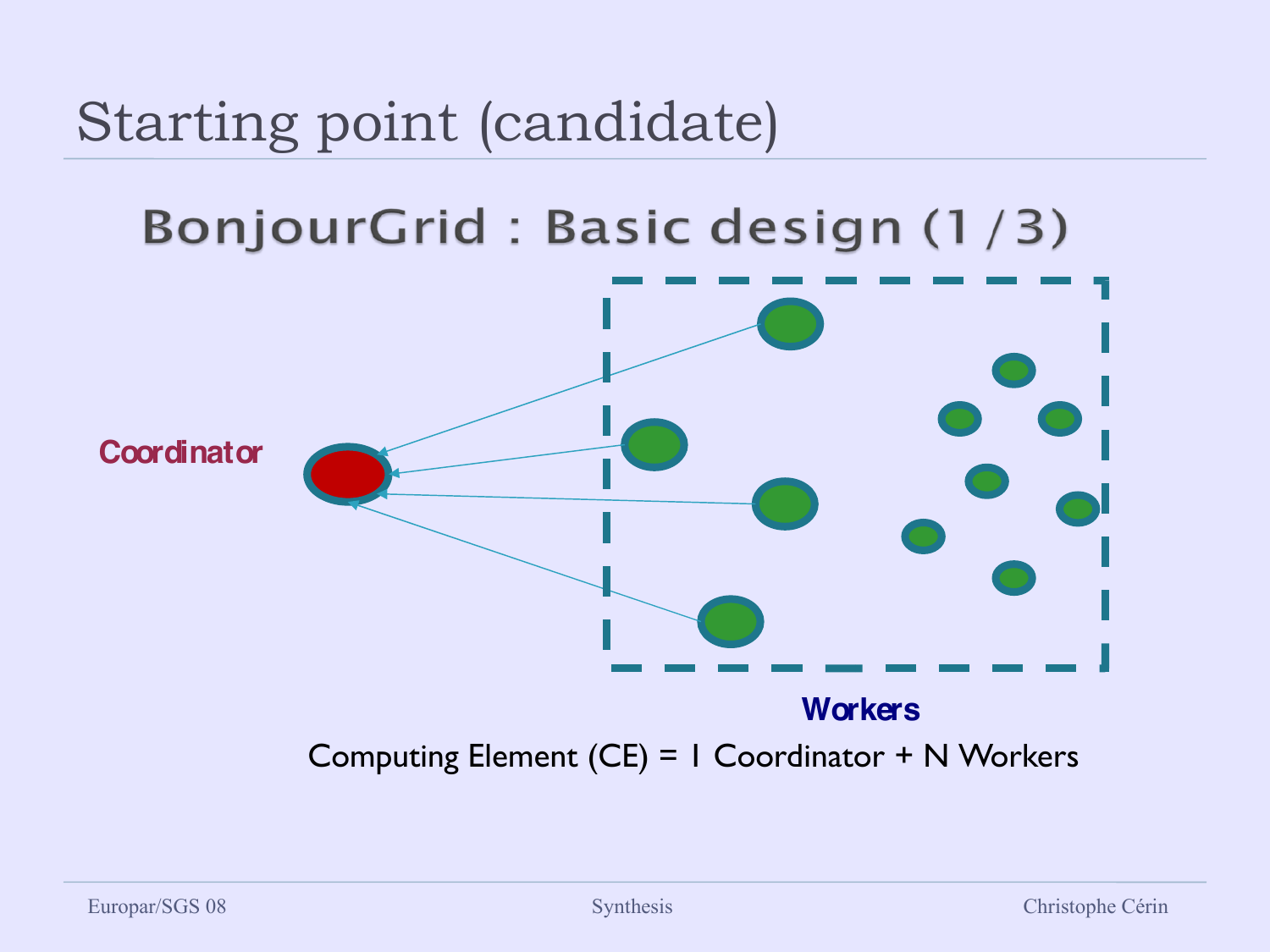# Starting point (2/3)

### BonjourGrid: Basic design (2/3)

Control and coordinate multiple instances through Publish/Subscribe system

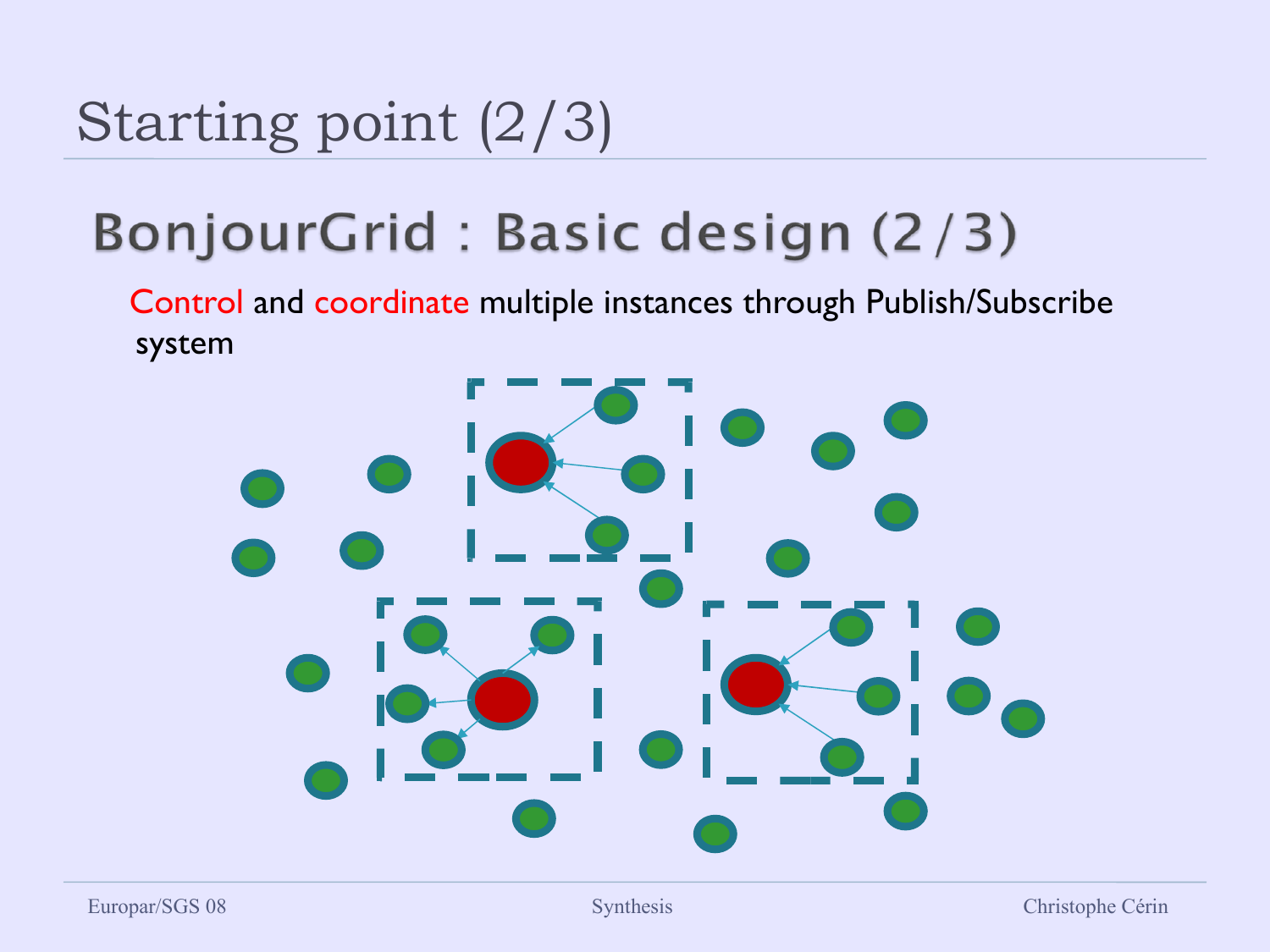# Starting Point (3/3)

BonjourGrid : Basic design (3/3)



### → A computing element for each user → No static coordinator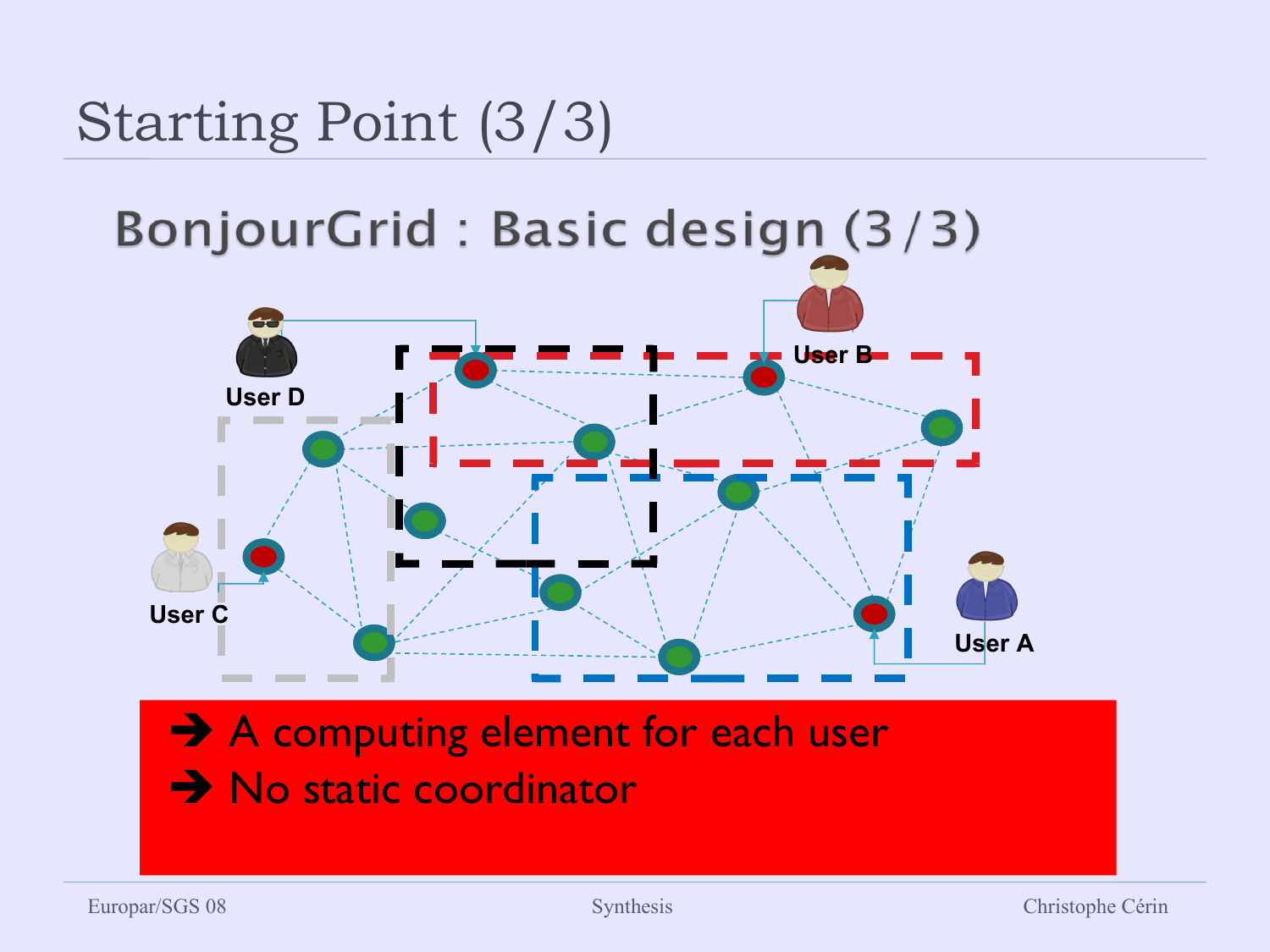### We need and we want...

#### **Techniques for certification**

- Replication (partial replication of random selected tasks)
- List of reputation in order to minimize re-computation

 $\triangleright$  Quiz

#### ▶ Meta-Brokering strategies

- The problem can be seen as some kind of scheduling problem(?)
- Standards: Sdeduling Description Language, Capability Description Language, Global Job Identifiers, Security Management

#### $\blacktriangleright$  Trust between grid flavours

- User and access rights (selecting the certification/secure platform)
- ▶ Simulation and prediction mechanisms